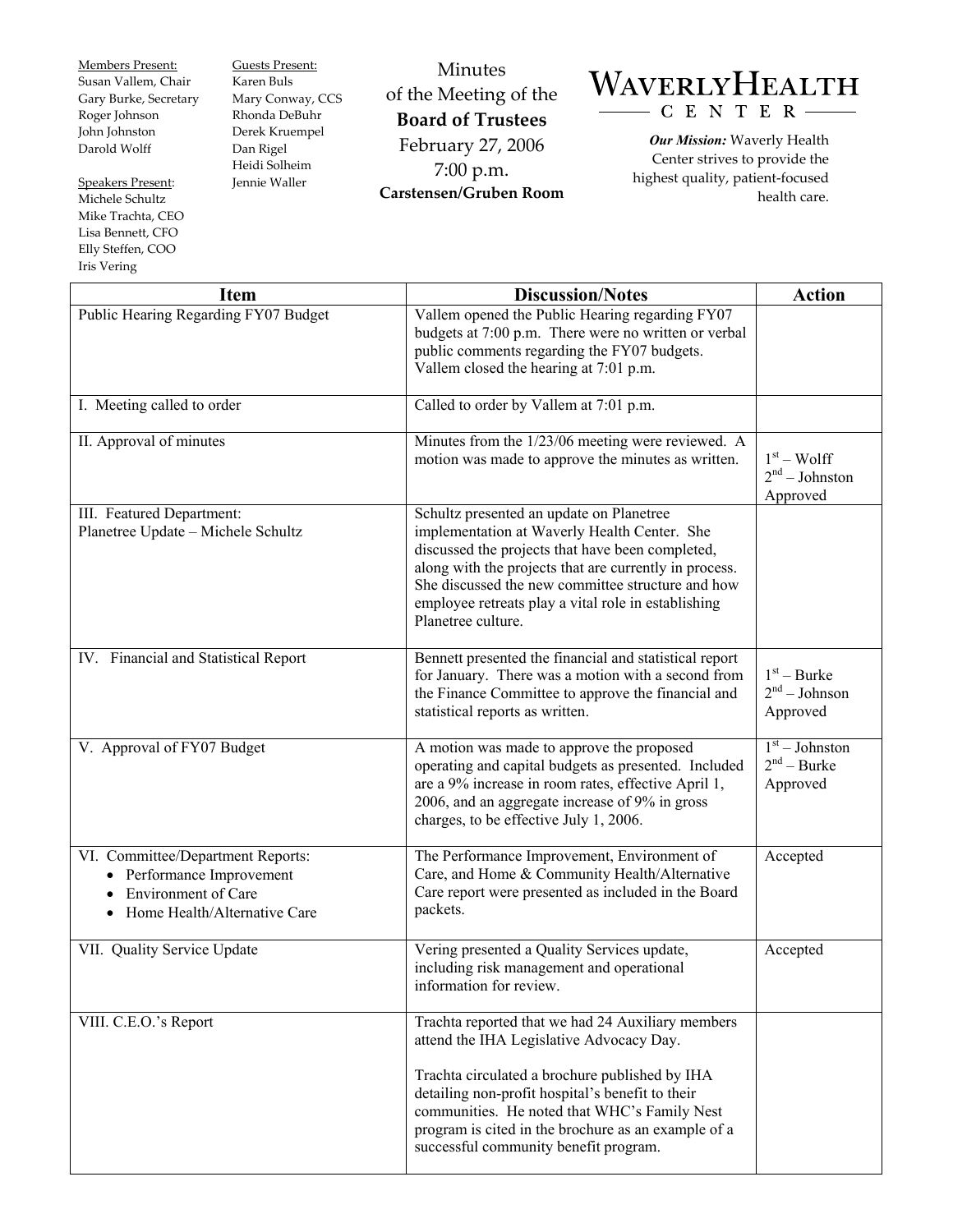|                                                                                                                                                                                                                                                                                                                                                                                                                                                                                                                                                                                                                                        | Trachta reported that the mobile MRI will be on<br>campus four days per week beginning next week.<br>This will help to establish business for our in-house<br>MRI this fall.                                                                                                                                                                                                                                                               |                                              |
|----------------------------------------------------------------------------------------------------------------------------------------------------------------------------------------------------------------------------------------------------------------------------------------------------------------------------------------------------------------------------------------------------------------------------------------------------------------------------------------------------------------------------------------------------------------------------------------------------------------------------------------|--------------------------------------------------------------------------------------------------------------------------------------------------------------------------------------------------------------------------------------------------------------------------------------------------------------------------------------------------------------------------------------------------------------------------------------------|----------------------------------------------|
| IX. Medical Staff Report                                                                                                                                                                                                                                                                                                                                                                                                                                                                                                                                                                                                               | No report.                                                                                                                                                                                                                                                                                                                                                                                                                                 |                                              |
| X. Old Business                                                                                                                                                                                                                                                                                                                                                                                                                                                                                                                                                                                                                        | Steffen presented a facility update, detailing options<br>for proposed moves to accommodate the MRI and<br>provide the additional space needed/requested by<br>other hospital departments.                                                                                                                                                                                                                                                 |                                              |
| XI. New Business<br>• Appointments to Medical Staff:<br>Phillip Burket, M.D. - Cardiology<br>Brenda Cooper, ARNP - Orthopedics<br>٠<br>Angela McGregor, ARNP - ER<br>٠<br>Cheung Pun, M.D. - Radiology<br>٠<br>Kelly Seid, M.D. - Radiology<br>٠<br>Randy Wirtz, ARNP - ER<br>$\blacksquare$<br>Provisional to Regular Privileges:<br>$\bullet$<br>Brad Heithoff, M.D. - Family Practice<br>Kianoush Rezaei, M.D. - Radiology<br>٠<br>Continuation of Provisional Privileges:<br>$\bullet$<br>David Congdon, M.D. -<br>Otolaryngology/Facial Plastics<br>Resignation From Medical Staff:<br>$\bullet$<br>Brian Sires, M.D. - Neurology | Trachta presented the appointments to Medical Staff,<br>provisional to regular privileges, continuation of<br>provisional privileges, and resignation as listed at<br>left. The files have been reviewed by the Executive<br>Committee of the Medical Staff. The Executive<br>Committee recommends approval. A motion was<br>made to approve the credentialing items as<br>recommended by the Executive Committee of the<br>Medical Staff. | $1st - Burke$<br>$2nd - Johnson$<br>Approved |
| Addition of Privileges:<br>٠<br>Tom Shields, ARNP - ER &<br><b>Admitting Privileges</b>                                                                                                                                                                                                                                                                                                                                                                                                                                                                                                                                                |                                                                                                                                                                                                                                                                                                                                                                                                                                            |                                              |
| Revised Privilege Listings:<br>Obstetrics and Gynecology<br>Anesthesia<br>General Surgery<br>٠                                                                                                                                                                                                                                                                                                                                                                                                                                                                                                                                         | Trachta presented the revised privilege listings as<br>listed at left, and included in the Board packets.<br>Conway developed the forms in collaboration with<br>practitioners in the applicable fields of practice. The<br>forms have been reviewed and are recommended for<br>approval by the Medical Staff. A motion was made<br>to approve the privilege listings as written and<br>individually considered.                           | $1st - Wolf$<br>$2nd - Johnston$<br>Approved |
| New/Revised Policies:<br>$\bullet$<br><b>Medication Range Orders</b><br>Ξ<br><b>Clinical Pharmacist Dosing Protocol</b><br>٠<br>for Gentamicin<br>Patients' Use of Herbals and "Natural"<br>٠<br>Remedies<br>Clinical Pharmacist Dosing Protocol<br>٠<br>for Vancomycin<br>Therapeutic Substitutions<br>٠<br>Storage, Dispensing and<br>٠<br>Administration of Concentrated<br>Electrolytes                                                                                                                                                                                                                                            | Trachta presented the new/revised policies as listed<br>at left, and included in the Board packets. A motion<br>was made to approve the policies as written and<br>individually considered.                                                                                                                                                                                                                                                | $1st - Johnson$<br>$2nd - Wolf$<br>Approved  |
| Changes to Medical Staff Bylaws, Rules &<br>$\bullet$<br>Regulations (as attached)                                                                                                                                                                                                                                                                                                                                                                                                                                                                                                                                                     | Trachta presented the following changes to the<br>Medical Staff Bylaws as distributed. These changes<br>have been reviewed twice by the Medical Staff and                                                                                                                                                                                                                                                                                  |                                              |